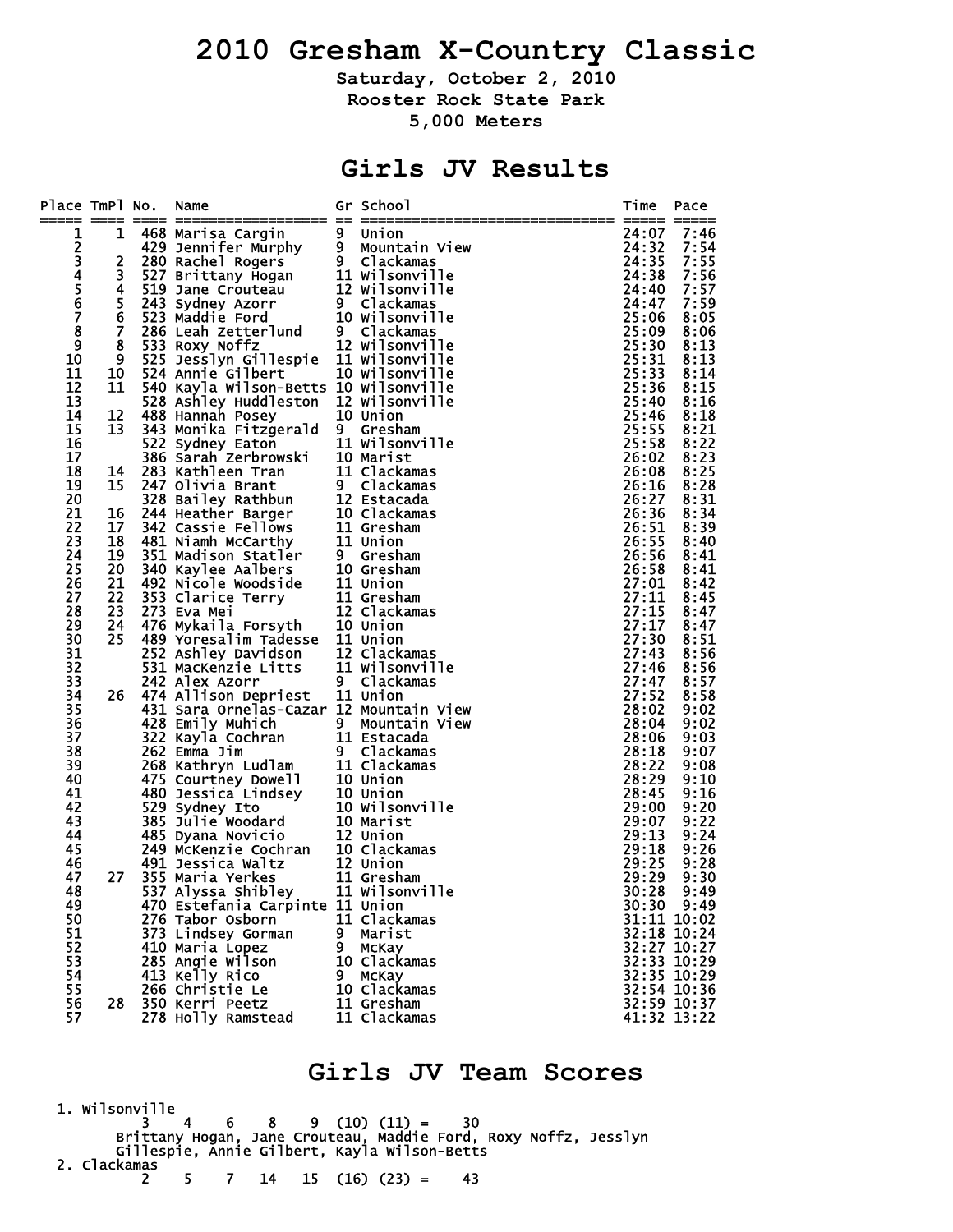Rachel Rogers, Sydney Azorr, Leah Zetterlund, Kathleen Tran, Olivia Brant, Heather Barger, Eva Mei 3. Union

- 1 12 18 21 24 (25) (26) = 76 Marisa Cargin, Hannah Posey, Niamh McCarthy, Nicole Woodside, Mykaila Forsyth, Yoresalim Tadesse, Allison Depriest
- 4. Gresham<sup>1</sup> 13 17 19 20 22 (27) (28) = 91 Monika Fitzgerald, Cassie Fellows, Madison Statler, Kaylee Aalbers, Clarice Terry, Maria Yerkes, Kerri Peetz

# **Boys JV Results**

| Place TmPl No.       |                 | Name<br>n Maxim Sammann (States of School)<br>The members of School (States of School)<br>1 1 542 Ian Burn's 12 Union II Wilsonville<br>1 542 Ian Burn's 12 Union II Wilsonville<br>1 568 Milo Perkins<br>10 Wilsonville<br>5 301 Nonner Kampmann    | Gr School | Time           | Pace         |
|----------------------|-----------------|------------------------------------------------------------------------------------------------------------------------------------------------------------------------------------------------------------------------------------------------------|-----------|----------------|--------------|
| 1                    |                 |                                                                                                                                                                                                                                                      |           | 19:28          | 6:16         |
|                      |                 |                                                                                                                                                                                                                                                      |           | 19:31          | 6:17         |
|                      |                 |                                                                                                                                                                                                                                                      |           | 19:45          | 6:22         |
| 2345678              |                 |                                                                                                                                                                                                                                                      |           | 20:04          | 6:28         |
|                      |                 |                                                                                                                                                                                                                                                      |           | 20:12          | 6:31         |
|                      |                 |                                                                                                                                                                                                                                                      |           | 20:23          | 6:34         |
|                      |                 |                                                                                                                                                                                                                                                      |           | 20:25          | 6:34         |
|                      |                 |                                                                                                                                                                                                                                                      |           | 20:25          | 6:34         |
| $\overline{9}$<br>10 |                 |                                                                                                                                                                                                                                                      |           | 20:26          | 6:35         |
|                      |                 |                                                                                                                                                                                                                                                      |           | 20:34          | 6:37         |
| 11<br>12             |                 |                                                                                                                                                                                                                                                      |           | 20:36<br>20:39 | 6:38         |
| 13                   |                 |                                                                                                                                                                                                                                                      |           | 20:50          | 6:39<br>6:43 |
| 14                   |                 |                                                                                                                                                                                                                                                      |           | 21:06          | 6:48         |
| 15                   |                 |                                                                                                                                                                                                                                                      |           | 21:10          | 6:49         |
| 16                   |                 |                                                                                                                                                                                                                                                      |           | 21:12          | 6:50         |
| 17                   |                 |                                                                                                                                                                                                                                                      |           | 21:17          | 6:51         |
| 18                   |                 |                                                                                                                                                                                                                                                      |           | 21:19          | 6:52         |
| 19                   |                 |                                                                                                                                                                                                                                                      |           | 21:23          | 6:53         |
| 20                   |                 |                                                                                                                                                                                                                                                      |           | 21:33          | 6:56         |
| 21                   |                 |                                                                                                                                                                                                                                                      |           | 21:35          | 6:57         |
| 22                   |                 |                                                                                                                                                                                                                                                      |           | 21:36          | 6:58         |
| 23                   |                 |                                                                                                                                                                                                                                                      |           | 21:43          | 7:00         |
| 24                   |                 |                                                                                                                                                                                                                                                      |           | 21:44          | 7:00         |
| 25                   |                 |                                                                                                                                                                                                                                                      |           | 21:49          | 7:02         |
| 26                   |                 |                                                                                                                                                                                                                                                      |           | 21:52          | 7:03         |
| 27                   |                 |                                                                                                                                                                                                                                                      |           | 22:04          | 7:06         |
| 28                   |                 |                                                                                                                                                                                                                                                      |           | 22:05          | 7:07         |
| 29                   |                 |                                                                                                                                                                                                                                                      |           | 22:23          | 7:13         |
| 30                   |                 |                                                                                                                                                                                                                                                      |           | 22:29          | 7:15         |
| 31                   |                 |                                                                                                                                                                                                                                                      |           | 22:33          | 7:16         |
| 32<br>33             |                 |                                                                                                                                                                                                                                                      |           | 22:48          | 7:21         |
|                      |                 |                                                                                                                                                                                                                                                      |           | 22:51          | 7:22         |
| 34                   |                 |                                                                                                                                                                                                                                                      |           | 22:53          | 7:22         |
| 35                   |                 |                                                                                                                                                                                                                                                      |           | 22:58          | 7:24         |
| 36                   |                 |                                                                                                                                                                                                                                                      |           | 23:11          | 7:28         |
| $\overline{37}$      |                 |                                                                                                                                                                                                                                                      |           | 23:21<br>23:23 | 7:31         |
| 38                   |                 |                                                                                                                                                                                                                                                      |           |                | 7:32         |
| 39<br>40             |                 |                                                                                                                                                                                                                                                      |           | 23:34<br>23:35 | 7:35<br>7:36 |
| 41                   |                 |                                                                                                                                                                                                                                                      |           | 23:40          | 7:38         |
| 42                   |                 |                                                                                                                                                                                                                                                      |           | 23:58          | 7:43         |
| 43                   | 26              |                                                                                                                                                                                                                                                      |           | 24:00          | 7:44         |
| 44                   |                 |                                                                                                                                                                                                                                                      |           | 24:18          | 7:50         |
| 45                   |                 |                                                                                                                                                                                                                                                      |           | 24:30          | 7:54         |
| 46                   |                 |                                                                                                                                                                                                                                                      |           | 25:11          | 8:07         |
| 47                   |                 |                                                                                                                                                                                                                                                      |           | 25:21          | 8:10         |
| 48                   | 27 <sub>2</sub> |                                                                                                                                                                                                                                                      |           | 25:33          | 8:14         |
| 49                   |                 |                                                                                                                                                                                                                                                      |           | 25:43          | 8:17         |
| 50                   |                 |                                                                                                                                                                                                                                                      |           | 25:54          | 8:21         |
| 51                   |                 | 2020 Burnan Liviey<br>2021 Keenan Kok-Carlson 10 Clackamas<br>304 Keenan Kok-Carlson 10 Clackamas<br>203 Zack Rood<br>203 Zack Rood<br>203 Zack Rood<br>203 Zack Rood<br>203 Zack Rood<br>203 Zack Rood<br>203 Daniel Hipshman<br>440 Ted Davis<br>2 |           | 26:08          | 8:25         |
| $5\overline{2}$      |                 |                                                                                                                                                                                                                                                      |           | 26:17          | 8:28         |
| 53                   |                 |                                                                                                                                                                                                                                                      |           | 26:20          | 8:29         |
| 54                   |                 |                                                                                                                                                                                                                                                      |           | 27:22          | 8:49         |
| 55                   |                 |                                                                                                                                                                                                                                                      |           | 28:29          | 9:10         |
| 56                   |                 |                                                                                                                                                                                                                                                      |           | 29:20          | 9:27         |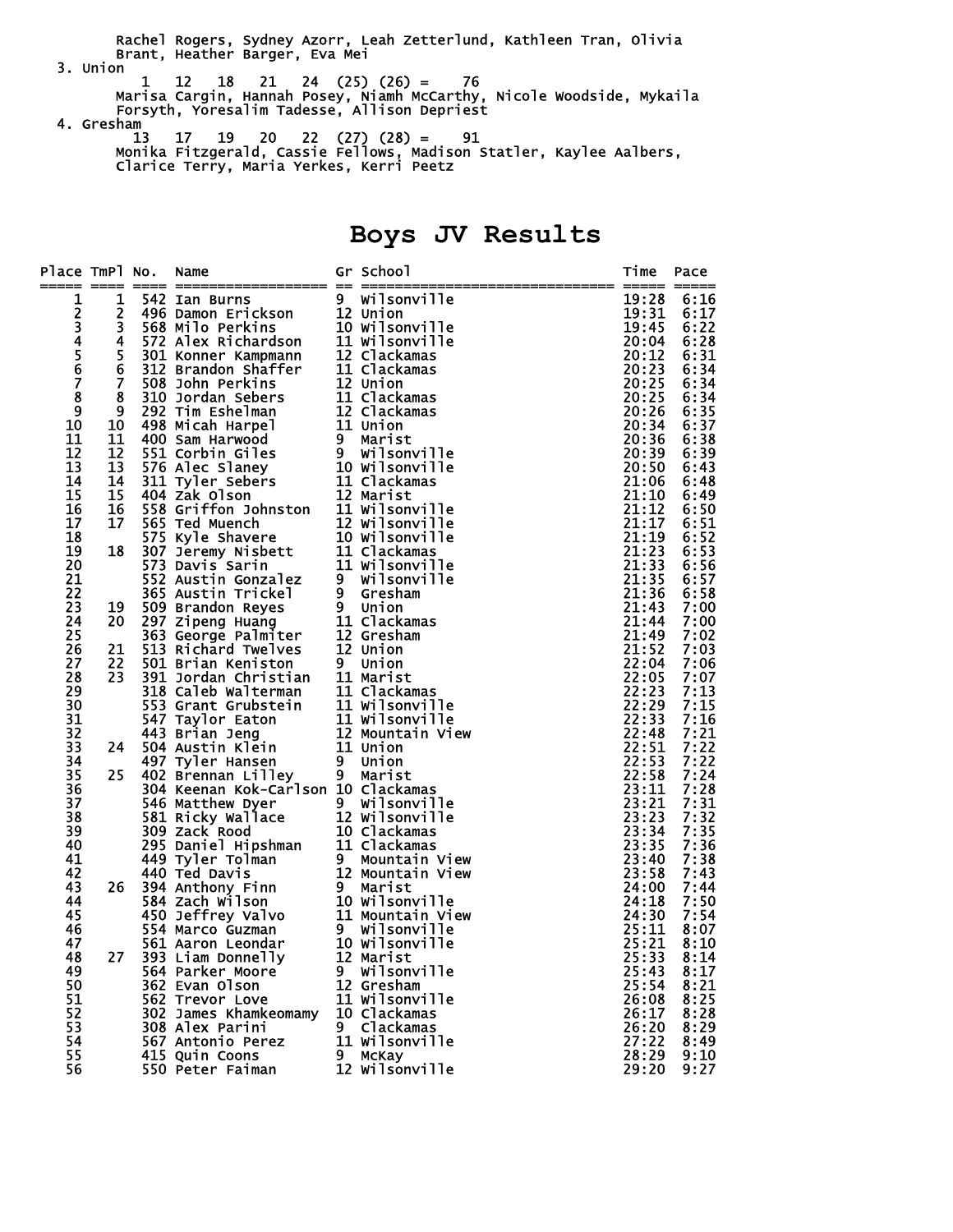#### **Boys JV Team Scores**

 1. Wilsonville 1 3 4 12 13 (16) (17) = 33 Ian Burns, Milo Perkins, Alex Richardson, Corbin Giles, Alec Slaney, Griffon Johnston, Ted Muench 2. Clackamas  $5 \t 6 \t 8 \t 9 \t 14 \t (18) \t (20) = 42$  Konner Kampmann, Brandon Shaffer, Jordan Sebers, Tim Eshelman, Tyler Sebers, Jeremy Nisbett, Zipeng Huang 3. Union 2 7 10 19 21 (22) (24) = 59 Damon Erickson, John Perkins, Micah Harpel, Brandon Reyes, Richard Twelves, Brian Keniston, Austin Klein 4. Marist 11 15 23 25 26 (27) = 100 Sam Harwood, Zak Olson, Jordan Christian, Brennan Lilley, Anthony Finn, Liam Donnelly

# **Girls Varsity Results**

| Place TmPl No.                              |                         | Name<br>_____ ___________________ __ __                                                                                                                                                           |                     | Gr School                    | Time           | Pace         |
|---------------------------------------------|-------------------------|---------------------------------------------------------------------------------------------------------------------------------------------------------------------------------------------------|---------------------|------------------------------|----------------|--------------|
| 1                                           | 1                       | 536 Taryn Rawlings                                                                                                                                                                                |                     | 9 Wilsonville                | 20:19          | 6:33         |
|                                             | $\overline{\mathbf{c}}$ |                                                                                                                                                                                                   |                     | 10 Gresham                   | 20:55          | 6:44         |
|                                             | 3                       |                                                                                                                                                                                                   |                     | 10 Union                     | 21:10          | 6:49         |
| 234567                                      | 4                       | <b>Example 18 AMBLE 1898</b><br>483 Kaitlyn McKinney<br>369 Monica Anderson<br>371 Molly Bohrer<br>259 Madison Hutch                                                                              |                     | 10 Marist                    | 21:22          | 6:53         |
|                                             | 5                       |                                                                                                                                                                                                   |                     | 10 Marist                    | 21:32          | 6:56         |
|                                             | $\bf 6$                 | 259 Madison Hutchinson 12 Clackamas                                                                                                                                                               |                     |                              | 21:35          | 6:57         |
|                                             | $\overline{7}$          | 535 Morgan Oswald                                                                                                                                                                                 |                     | 12 Wilsonville               | 21:39          | 6:58         |
|                                             | 8                       | 348 Haley McDonald                                                                                                                                                                                |                     | 10 Gresham                   | 21:58          | 7:05         |
| $\begin{array}{c} 8 \\ 9 \\ 10 \end{array}$ | 9                       | 526 Alexandra Hackney                                                                                                                                                                             |                     | 10 Wilsonville               | 21:59          | 7:05         |
| 11                                          | 10                      | 434 Hanna Walton                                                                                                                                                                                  | 9<br>$\overline{9}$ | Mountain View                | 22:00<br>22:08 | 7:05         |
| 12                                          | 11<br>12                | 376 Emily Hollander<br>377 Claire Koester                                                                                                                                                         |                     | Marist<br>11 Marist          | 22:18          | 7:08<br>7:11 |
| 13                                          | 13                      | 518 Alyssa Clark                                                                                                                                                                                  |                     | 11 Wilsonville               | 22:31          | 7:15         |
| 14                                          | 14                      | 517 Allie Church                                                                                                                                                                                  |                     | 12 Wilsonville               | 22:32          | 7:16         |
| 15                                          | 15                      | 383 Danica Shepherd                                                                                                                                                                               |                     | 9 Marist                     | 22:34          | 7:16         |
| 16                                          | 16                      | 538 Kelsey Underwood                                                                                                                                                                              |                     | 10 Wilsonville               | 22:39          | 7:18         |
| 17                                          | 17                      | 367 Alexa Dube'                                                                                                                                                                                   |                     | 9 Wilsonville                | 22:46          | 7:20         |
| 18                                          |                         | 520 Jessica Draney                                                                                                                                                                                |                     | 12 Wilsonville               | 22:50          | 7:21         |
| $\overline{19}$                             |                         | 516 Abigail Chase                                                                                                                                                                                 | 9                   | Wilsonville                  | 23:00          | 7:25         |
| 20                                          | 18                      | 473 Hannah Delapp                                                                                                                                                                                 |                     | 9 Union                      | 23:02          | 7:25         |
| 21                                          | 19                      | 382 Kanna Scoggin                                                                                                                                                                                 |                     | 11 Marist                    | 23:04          | 7:26         |
| 22                                          | 20                      | 281 Natasha Rowland<br>246 Cassy Bieker<br>381 Delanee Martin<br>386 Siemae Martin                                                                                                                |                     | 11 Clackamas                 | 23:06          | 7:26         |
| 23                                          | 21                      |                                                                                                                                                                                                   |                     | 12 Clackamas                 | 23:06          | 7:27         |
| 24                                          | $\overline{22}$         |                                                                                                                                                                                                   |                     | 10 Marist                    | 23:07          | 7:27         |
| 25                                          | 23                      | 346 Sierra Lindhorst                                                                                                                                                                              |                     | 11 Gresham                   | 23:09          | 7:27         |
| 26                                          | 24                      | 484 Sophie Mortensen                                                                                                                                                                              |                     | 9 Union                      | 23:16          | 7:30         |
| 27                                          | 25                      | 436 Krissy White                                                                                                                                                                                  | $\overline{9}$      | Mountain View                | 23:31          | 7:34         |
| 28                                          | 26                      | 284 Hana Watari                                                                                                                                                                                   |                     | 10 Clackamas                 | 23:37          | 7:36         |
| 29<br>30                                    | 27                      | 345 Hanna Kristensen                                                                                                                                                                              |                     | 11 Gresham                   | 23:43          | 7:38<br>7:39 |
| 31                                          | 28                      | 530 Megan Koeroghlian<br>323 Madeline Dinsdale                                                                                                                                                    |                     | 9 Wilsonville<br>10 Estacada | 23:45<br>23:56 | 7:43         |
| 32                                          | 29                      | 477 Karen Keniston                                                                                                                                                                                |                     | 12 Union                     | 24:03          | 7:45         |
| 33                                          | 30                      | 479 Christiana Lee                                                                                                                                                                                |                     | 9 Union                      | 24:05          | 7:45         |
| 34                                          | 31                      |                                                                                                                                                                                                   |                     | 10 Clackamas                 | 24:09          | 7:47         |
| 35                                          | 32                      |                                                                                                                                                                                                   |                     | 12 Clackamas                 | 24:18          | 7:50         |
| 36                                          | 33                      |                                                                                                                                                                                                   |                     | 12 Gresham                   | 24:29          | 7:53         |
| 37                                          | 34                      |                                                                                                                                                                                                   | 9                   | Mountain View                | 24:33          | 7:54         |
| 38                                          | 35                      |                                                                                                                                                                                                   | $\overline{9}$      | Clackamas                    | 24:35          | 7:55         |
| 39                                          | 36                      | <b>773 Curistiana Lee<br/>248 Monique Cadieux<br/>271 Maisie Marek<br/>341 Laura Damian<br/>427 Kara Krebs<br/>270 Destiny Mantz<br/>471 Guadalune Corring</b><br>471 Guadalupe Carpinte 12 Union |                     |                              | 24:42          | 7:57         |
| 40                                          | 37                      | 344 Morriah Gifford                                                                                                                                                                               |                     | 11 Gresham                   | 24:44          | 7:58         |
| 41                                          | 38                      |                                                                                                                                                                                                   |                     | 9 Gresham                    | 24:47          | 7:59         |
| 42                                          | 39                      |                                                                                                                                                                                                   |                     | 10 Mountain View             | 24:57          | 8:02         |
| 43                                          | 40                      |                                                                                                                                                                                                   |                     | 12 Mountain View             | 25:01          | 8:04         |
| 44                                          | 41                      |                                                                                                                                                                                                   |                     | 9 Estacada                   | 25:20          | 8:10         |
| 45                                          | 42                      |                                                                                                                                                                                                   |                     | 11 Union                     | 25:34          | 8:14         |
| 46                                          | 43                      |                                                                                                                                                                                                   |                     | 10 Mountain View             | 25:35          | 8:15         |
| 47                                          |                         | - a Nunziato<br>432 Miranda Peppers<br>330 Annie Shibahara<br>478 Kelly Keniston<br>426 Cynthia Guzman<br>408 Lilliana Ganchara<br>320 Heler<br>408 Lilliana Ganchenko 12 McKay                   |                     |                              | 25:49          | 8:19         |
| 48                                          | 44                      |                                                                                                                                                                                                   |                     | 12 Estacada<br>10 Estacada   | 25:55          | 8:21         |
| 49<br>50                                    | 45<br>46                |                                                                                                                                                                                                   |                     | 10 Estacada                  | 26:00<br>26:09 | 8:23<br>8:25 |
| 51                                          |                         |                                                                                                                                                                                                   |                     | 11 Portland Lutheran         | 27:08          | 8:44         |
| 52                                          | 47                      |                                                                                                                                                                                                   |                     | 10 Mountain View             | 27:23          | 8:49         |
| 53                                          |                         |                                                                                                                                                                                                   |                     | 12 Portland Lutheran         | 28:37          | 9:13         |
| 54                                          | 48                      | <b>S21 Alexis Adamson<br/>321 Alexis Chavez<br/>325 Kaitlyn Haley<br/>457 Patricia Stein<br/>430 Maddie Nelson<br/>453 Emily Bonazzola<br/>331 Chancey Summers</b><br>331 Chancey Summers         |                     | 12 Estacada                  | 28:49          | 9:17         |
|                                             |                         |                                                                                                                                                                                                   |                     |                              |                |              |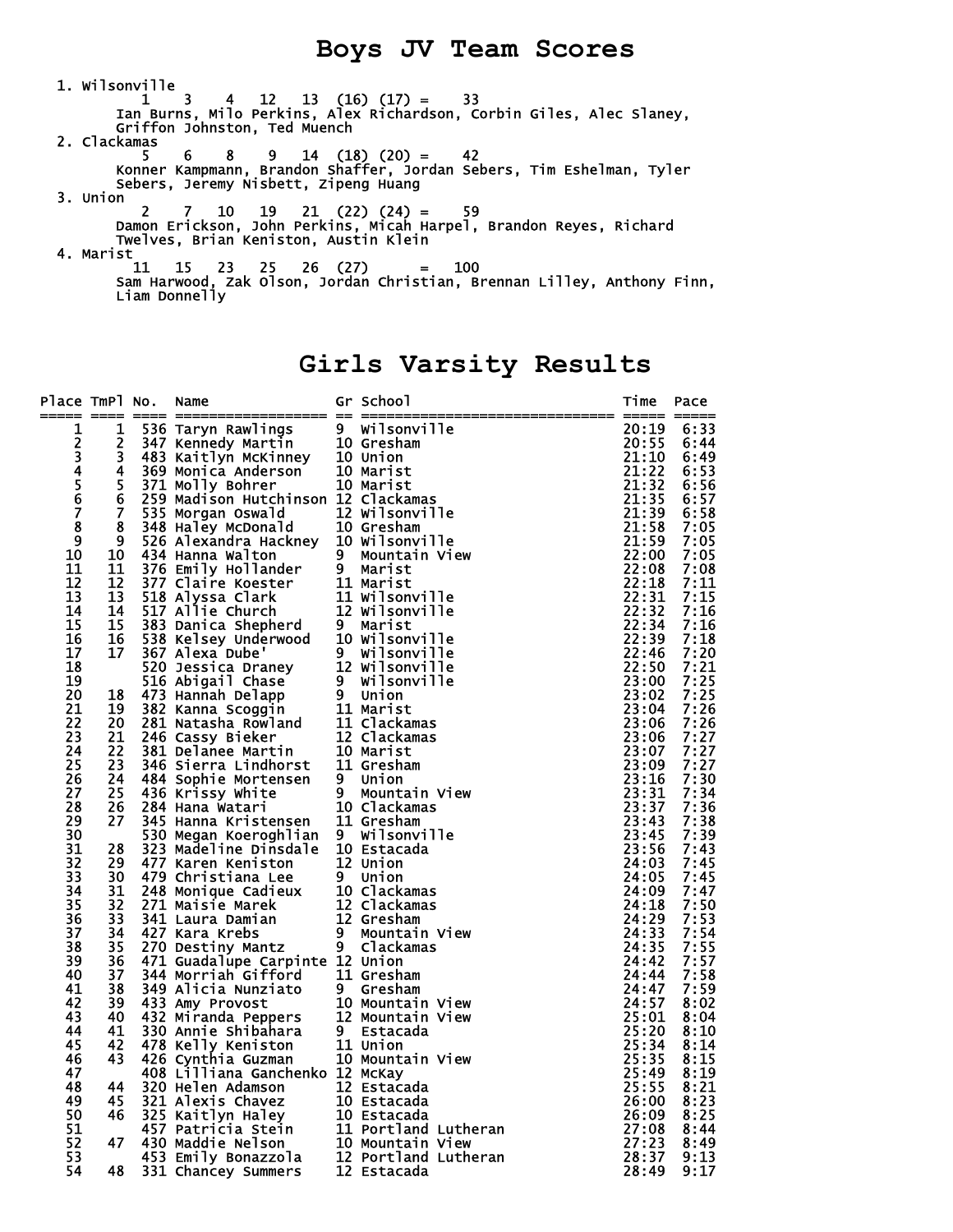**Girls Varsity Team Scores**  1. Wilsonville 1 7 9 13 14 (16) (17) = 44 Taryn Rawlings, Morgan Oswald, Alexandra Hackney, Alyssa Clark, Allie Church, Kelsey Underwood, Alexa Dube' 2. Marist 4 5 11 12 15 (19) (22) = 47 Monica Anderson, Molly Bohrer, Emily Hollander, Claire Koester, Danica Shepherd, Kanna Scoggin, Delanee Martin 3. Gresham 2 8 23 27 33 (37) (38) = 93 Kennedy Martin, Haley McDonald, Sierra Lindhorst, Hanna Kristensen, Laura Damian, Morriah Gifford, Alicia Nunziato 4. Clackamas 6 20 21 26 31 (32) (35) = 104 Madison Hutchinson, Natasha Rowland, Cassy Bieker, Hana Watari, Monique Cadieux, Maisie Marek, Destiny Mantz 5. Union 3 18 24 29 30 (36) (42) = 104 Kaitlyn McKinney, Hannah Delapp, Sophie Mortensen, Karen Keniston, Christiana Lee, Guadalupe Carpintero, Kelly Keniston 6. Mountain View 10 25 34 39 40 (43) (47) = 148 Hanna Walton, Krissy White, Kara Krebs, Amy Provost, Miranda Peppers, Cynthia Guzman, Maddie Nelson 7. Estacada 28 41 44 45 46 (48) = 204 Madeline Dinsdale, Annie Shibahara, Helen Adamson, Alexis Chavez, Kaitlyn Haley, Chancey Summers

### **Boys Varsity Results**

| Place TmPl No.  |                         | Name                                                                                                                                                                                                                                                   | Gr School<br>== ============== | Time                  | Pace |
|-----------------|-------------------------|--------------------------------------------------------------------------------------------------------------------------------------------------------------------------------------------------------------------------------------------------------|--------------------------------|-----------------------|------|
|                 | 1                       | 560 Akiharu Kitagawa                                                                                                                                                                                                                                   | 11 Wilsonville                 | 16:34                 | 5:20 |
|                 | $\overline{\mathbf{c}}$ |                                                                                                                                                                                                                                                        |                                | 16:59                 | 5:28 |
|                 | 3                       |                                                                                                                                                                                                                                                        | 11 Mountain View               | 17:17                 | 5:34 |
|                 | 4                       |                                                                                                                                                                                                                                                        | 12 Wilsonville                 | 17:19                 | 5:35 |
|                 | 5                       |                                                                                                                                                                                                                                                        |                                |                       | 5:35 |
| 12345678        | $\overline{6}$          |                                                                                                                                                                                                                                                        |                                | $\frac{17:21}{17:22}$ | 5:36 |
|                 | $\overline{7}$          |                                                                                                                                                                                                                                                        | 11 Clackamas                   | 17:23                 | 5:36 |
|                 | 8                       |                                                                                                                                                                                                                                                        |                                | 17:27                 | 5:37 |
| $\frac{9}{10}$  | 9                       |                                                                                                                                                                                                                                                        | 10 Wilsonville                 | 17:41                 | 5:42 |
|                 | 10                      |                                                                                                                                                                                                                                                        | 12 Clackamas                   | 17:50                 | 5:45 |
| 11              | 11                      |                                                                                                                                                                                                                                                        | 10 Clackamas                   | 17:51                 | 5:45 |
| 12              | 12                      |                                                                                                                                                                                                                                                        |                                | 17:56                 | 5:47 |
| 13              | 13                      |                                                                                                                                                                                                                                                        |                                | 17:57                 | 5:47 |
| 14              | 14                      |                                                                                                                                                                                                                                                        | 10 Wilsonville                 | 17:59                 | 5:48 |
| 15              | 15                      |                                                                                                                                                                                                                                                        |                                | 18:02                 | 5:49 |
| 16              | 16                      |                                                                                                                                                                                                                                                        | 12 Wilsonville                 | 18:04                 | 5:49 |
| 17              | 17                      |                                                                                                                                                                                                                                                        |                                | 18:13                 | 5:52 |
| 18              | 18                      |                                                                                                                                                                                                                                                        |                                | 18:14                 | 5:53 |
| 19              | 19                      | 560 Akiharu Kitagawa 11 Wilsonvil<br>503 Roman Kirkov 11 Union<br>447 Connor Niemi 11 Mountain<br>582 Chris Walsh 12 Wilsonvil<br>510 Tanner Sork 11 Union<br>336 Chris MacMurray 11 Estacada<br>300 Alan Johnston 11 Clackamas<br>557 Ty Ja           | 12 Clackamas                   | 18:22                 | 5:55 |
| 20              | 20                      | 298 Tim Jackson<br>406 Zach Silva 10 Marist<br>578 Ben Thomas 10 Wilsonvil<br>313 Ciaran Smythe 11 Clackamas<br>389 Drew Boyles 11 Clackamas<br>566 Reece Paquin 10 Wilsonvil<br>366 Alex Vaughn 12 Gresham<br>296 Austin Howard 11 Clackamas<br>417 C |                                | 18:22                 | 5:55 |
| 21              | 21                      |                                                                                                                                                                                                                                                        | 10 Wilsonville                 | 18:25                 | 5:56 |
| 22              | 22                      |                                                                                                                                                                                                                                                        |                                | 18:41                 | 6:01 |
| 23              | 23                      |                                                                                                                                                                                                                                                        |                                | 18:44                 | 6:02 |
| 24              | 24                      |                                                                                                                                                                                                                                                        | 10 Wilsonville                 | 18:45                 | 6:03 |
| 25              | 25                      |                                                                                                                                                                                                                                                        |                                | 18:50                 | 6:04 |
| 26              | 26                      |                                                                                                                                                                                                                                                        |                                | 18:51                 | 6:04 |
| 27              |                         |                                                                                                                                                                                                                                                        |                                | 18:59                 | 6:07 |
| 28              | 27                      |                                                                                                                                                                                                                                                        |                                | 19:00                 | 6:07 |
| 29              |                         |                                                                                                                                                                                                                                                        |                                | 19:02                 | 6:08 |
| 30              | 28                      |                                                                                                                                                                                                                                                        |                                | 19:03                 | 6:08 |
| 31              | 29                      | 390 Michael Busse<br>361 Michael Nunziato 12 Gresham<br>556 Jalen James 12 Wilsonville<br>495 Preston Edde 11 Union<br>441 Ryan Harrah 194 Mountain Vie                                                                                                |                                | 19:04                 | 6:08 |
| 32              | 30                      |                                                                                                                                                                                                                                                        |                                | 19:06                 | 6:09 |
| $\overline{33}$ |                         |                                                                                                                                                                                                                                                        |                                | 19:08<br>19:09        | 6:10 |
| $\overline{34}$ | 31                      |                                                                                                                                                                                                                                                        |                                |                       | 6:10 |
| 35<br>36        | 32                      |                                                                                                                                                                                                                                                        | Mountain View                  | 19:12                 | 6:11 |
|                 | 33                      | 319 Peter Zetterlund                                                                                                                                                                                                                                   | 11 Clackamas                   | 19:16                 | 6:13 |
| 37              |                         | 569 Christopher Quenze 11 Wilsonville                                                                                                                                                                                                                  |                                | 19:17                 | 6:13 |
| 38              | 34                      |                                                                                                                                                                                                                                                        |                                | 19:17                 | 6:13 |
| 39              | 35                      |                                                                                                                                                                                                                                                        |                                | 19:20                 | 6:14 |
| 40              | 36                      | 395 Carlos Foerster<br>397 Jake Gram<br>397 Jake Gram<br>448 Tristen Payne<br>543 Kruse Collins<br>359 Eric Johnsen<br>10 Gresham<br>10 Gresham                                                                                                        |                                | 19:21                 | 6:14 |
| 41              |                         |                                                                                                                                                                                                                                                        |                                | 19:26                 | 6:16 |
| 42              | 37                      |                                                                                                                                                                                                                                                        |                                | 19:43                 | 6:21 |
| 43              | 38                      | 437 Arranan Baleswaran 12 Mountain View                                                                                                                                                                                                                |                                | 19:53                 | 6:24 |
| 44              | 39                      | 463 Silas Lortz                                                                                                                                                                                                                                        | 12 Portland Lutheran           | 19:57                 | 6:26 |